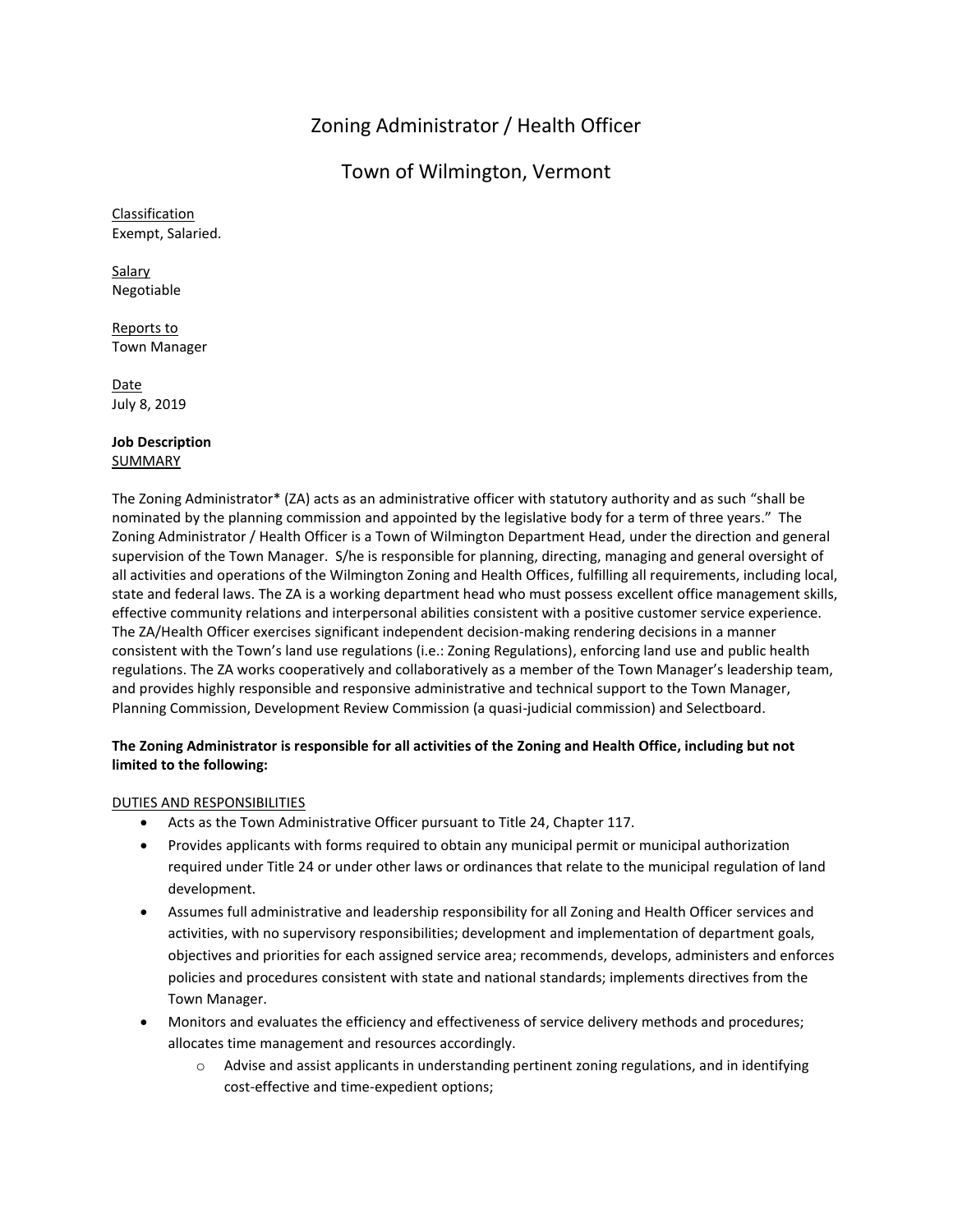- $\circ$  Daily response to permit application requests in the form of answering questions and explaining required form information;
- $\circ$  Review all permit applications for completeness and accuracy; identify additional required application information and direct applicant as to where such information can be obtained.
- o Process driveway and right-of-way permits;
- o Research interaction between state and town permit requirements for permit applications and review with applicant;
- o Apply town zoning ordinances and professional judgement, whether to issue permit or forward request to DRB for determination;
- o Look for ways to make construction requests permitted;
- $\circ$  Research Permit files for pertinent information regarding new zoning permit requests.
- Assess and monitor work load, administrative and support systems, and internal reporting relationships; identifies opportunities for improvement; directs and implements changes.
- Plans, directs and coordinates a work plan, to include the design and implementation of required Zoning and Health Logs, develop and implement appropriate programs, and write a monthly report; meets regularly with Town Manager, Planning Commission Chair and Development Review (DRB) Chair and others to identify and resolve issues or challenges.
- Attends, schedules or coordinates training to meet appropriate certifications and competencies.
- Oversees and participates in the development and administration of the Zoning, Planning and DRB budgets; manages and forecasts funds needed for equipment, materials, and supplies; approves expenditures and implements budgetary adjustments, as appropriate.
- Develops and manages grants through research, acquisition and implementation.
- Manages and documents all Zoning and Health Officer activities and submits reports in a timely fashion;
	- $\circ$  Create and maintain a document control system for all zoning, signs, and design control, Bianchi, zoning violations and all required permits and procedures.
	- o Conduct site visits to check zoning ordinance compliance.
	- o Document reasons for permit denial and/or referral to DRB.
	- o Meet with permit applicants on their site to assist in determining compliance options
- Cite property owners for zoning violations where appropriate and follow-up until violation is resolved or work with Town Attorney to request a court injunction;
	- $\circ$  Take photographs using digital camera of various zoning and sign violations;
	- o Label and properly store case related evidence;
	- o Document all aspects of the violation in writing to present to municipal court or quasi-judicial hearings.
- Provides staff assistance to the Planning Commission, Development Review Board, Town Manager and Selectboard; prepares and presents reports and other necessary correspondence in a timely manner; attends meetings, as required.
	- $\circ$  Coordinate the work of the Planning Commission; including but not limited: providing technical/statutory/research assistance, communicating to town manager information to be shared with Selectboard and Planning Commission, and assist with timeline development for zoning amendments and rewrites.
	- o Provide administrative assistance to the Planning Commission and DRB including but not limited to assisting applicants with application preparation, posting Notice of Hearings in local media, keeping minutes books up-to-date, processing FINDINGS, tracking appeal period, issuing DRB approved permits, tracking and ensuring conditions compliance.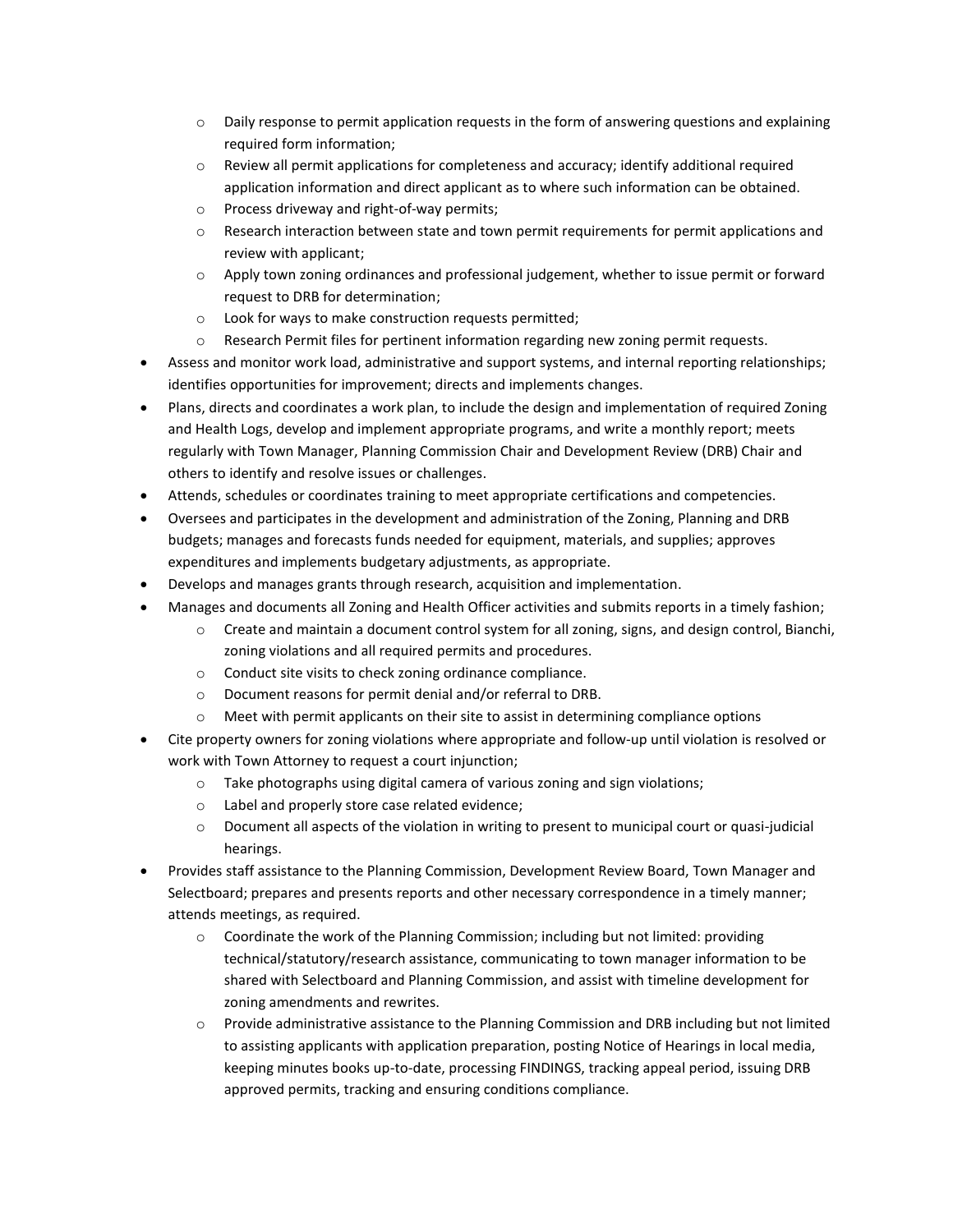- $\circ$  Send all DRB and Planning Commission special meeting notices, hearing notices, and minutes to Administrative Assistant for posting on the Town website.
- Represents the Zoning and Health Offices to other departments and organizations, elected officials, and outside agencies; coordinates assigned activities with those of other departments, outside agencies and organizations.
	- o Provide Town and Environmental Court with all necessary information when applicant has appealed to court; monitor appeal's requirements to ensure town compliance.
- Responds to and resolves difficult and sensitive citizen inquiries and complaints in a timely manner; explains Zoning and Health regulations (state and local), policies and activities; negotiates, mediates and resolves sensitive and controversial issues.
- Attends and participates in professional group meetings, and increases professional knowledge and development as the ZA and Health Officer; maintains awareness of trends and developments in the field, to include community engagement and related support services; incorporates new developments and best practices, as appropriate.
- Ensures compliance with Vermont Health Department rules and regulations; and applicable provisions of Vermont Statutes Annotated; and accepted best practices.
- As Health Officer, investigate conditions that may be a public health hazard, such as:
	- o Enforce provisions of Title 18 VSA: Health by preventing, removing or destroying any public health hazard;
	- o Take steps necessary to enforce all health orders;
	- o Report to the Vermont Department of Health any violation or public health hazard or risk in a timely manner;
	- $\circ$  Investigate dog bites in a timely manner, following state law and state guide entitled, "The Big Book of Woof" a handbook on Vermont municipal dog law, published by the Vermont League of Cities and Towns;
	- $\circ$  Respond to reports of possible cases of rabies and supervise the quarantine of potentially rabid animals that have bitten human beings or other animals;
	- o Report housing health violations to the Vermont Health Department;
	- o Rental housing and Green Mountain Beach;
	- o Inspect reported failed wastewater systems, in consultation with the Town's wastewater consultant (i.e.: Chief Operator);
	- o When appropriate, issue health orders for the repair or replacement of such failed systems;
	- $\circ$  Manage and/or perform water sampling where necessary to ensure safe public drinking and public swimming waters, and issue appropriate health orders in response to public health hazards, in consultation with the wastewater consultant (Chief Operator);
	- o Develop and maintain a log system to keep records on public water supplies; issue notices when inspections are needed.
- Responds to emergencies and community disasters, as needed.
- Review town rules, regulations, policies and procedures on an annual basis; ensures compliance.
- Practice and knowledge of national, state and local standards, to include local ordinances, state and federal law, VLCT resource materials, training and other best practices is essential.
- Develop and manage all record keeping activities, and ensure that reports are maintained and submitted on time (i.e.: federal, state and local); including all records necessary to meet state and federal compliance standards and audits; and meet all FOIA requests in a timely manner.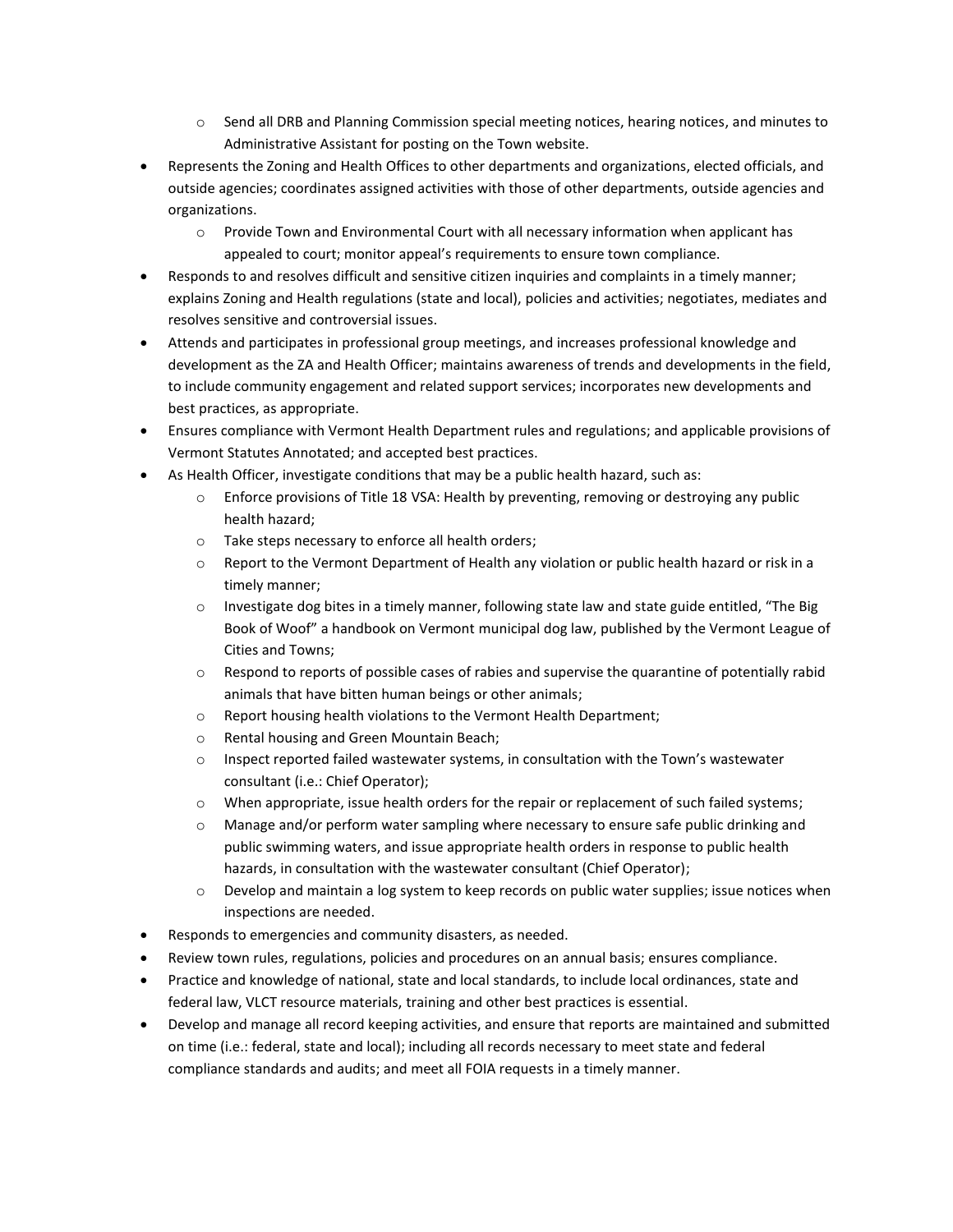- Manages the coordination of the Vermont E-9-1-1 system, issue E-9-1-1 addresses for newly created parcels, in coordination with the Board of Listers (or Assessor) and Listers' Administrator and Vermont E-9-1-1 staff, as appropriate.
- Performs all other duties as required.

## KNOWLEDGE , ABILITIES, COMPETENCIES

## Knowledge

- Ability to develop comprehensive knowledge of Town land use regulations and the town plan
- Operations, services and activities of a comprehensive approach to town Zoning and Health.
- Advanced principles and practices of program development and administration.
- Organizational and management practices as applied to the analysis and evaluation of related data and its application to Zoning and Health policies and operational needs based on best practices.
- Recent court decisions and how they affect Zoning and Health.
- Methods and techniques of public relations.
- Pertinent federal, state and local laws, ordinances, codes and regulations.
- Principles and practices of municipal organization, administration and personnel management.
- Principles and practices of municipal budget preparation and administration.
- Collaborative approaches to problem-solving, relationship building, community engagement and leveraging available resources.
- Geography of the Town.

#### Ability

- to interpret zoning regulations and explain their meaning succinctly
- to read and interpret engineering drawings, surveys, and building plans
- to plan, organize, direct and coordinate the work of staff. to develop and administer departmental goals, objectives, policies and procedures.
- to analyze and assess programs, policies and operational needs, and make appropriate adjustments and/or recommendations.
- to identify and respond to sensitive community and organizational issues, concerns and needs.
- Analyze problems, identify alternative solutions, project consequences of proposed actions, and implement recommendations in support of goals.
- Research, analyze and evaluate new service delivery methods, techniques and best practices.
- Prepare clear and concise administrative and financial reports, as needed (i.e.: Federal Construction Report, Zoning Activities Report, and other reports as required).
- Prepare and administer a small budget.
- Interpret, apply and make decisions in accordance with applicable federal, state and local policies, regulations and laws.
- Ability to investigate complaints of alleged zoning violations; enforce all violations of Town land use regulations; issue such notices and take such actions as required; prepare documentation for appeals of Zoning Administrator decisions and appear at DRB hearings or court hearings on such appeals, as necessary.
- Effectively use safety equipment.
- Meet the physical requirements necessary to safely and effectively perform as ZA and Health Officer.
- Effectively present information and respond to questions from Planning Commission, Development Review Board, Selectboard, Town Manager, groups of managers, customers, general public, etc.
- Gain cooperation through discussion and persuasion, where appropriate.
- Issue warnings, tickets or citations, as necessary.
- Mediate and resolve conflict in a timely yet thoughtful manner.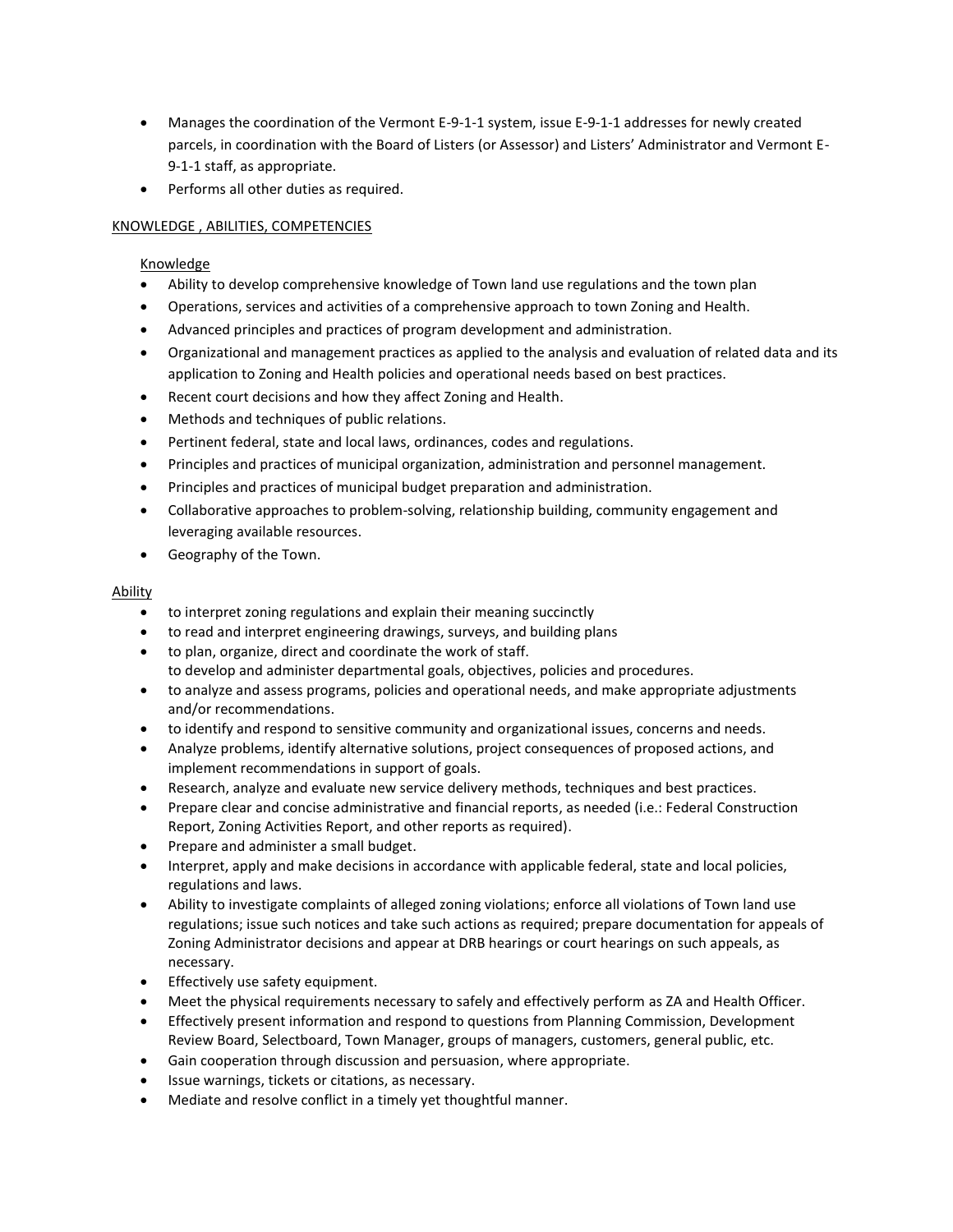- Demonstrate tact, diplomacy and impartiality at all times.
- Communicate clearly and concisely, both orally and in writing.
- Establish and maintain effective working relationships with all persons.

#### Competencies

- Committed to the Town of Wilmington
- Committed to creating strong working relationships
- Committed to treating all persons fairly and with dignity
- Competence necessary to operate modern office equipment and computers, including applicable computer skills and software applications (word, excel, etc.)
- Encourages and fosters professional development
- Is an exemplary leader within town government and in the community at-large
- Possesses well-established personal traits that will elicit trust and respect
- Is a strong proponent of fair, equitable and inclusive community practices
- Engages in modern zoning and health strategies, driven by data and information analysis
- Encourages problem solving at all levels
- Understands and supports the relationship between zoning and economic development
- Consistently engages in ethical conduct and decision-making
- Practices stress management techniques and maintains composure at all times
- **Excels in communication proficiency**
- Practices strategic and innovative thinking
- Provides a strong teamwork orientation

#### Recommended Minimum Qualifications

An associate's degree or bachelor's degree from an accredited college or university is preferred, with a minimum of 2-years of zoning administrator's experience or a combination of 3-5-years of experience in building construction, zoning administration, municipal land use planning, development review and/or similar position, with evidence of continuing professional development; competence in office software (Word, Excel, database management) and GIS; excellent written and oral communication skills; ability to work well with people; ability to work independently exercising good judgement; exercise a high level of analytical skills, with the ability to accurately comprehend, interpret, process and present detailed information and data to applicants, the general public, and professionals; ability to conduct site review, land use and public health investigations and document research; a strong customer service orientation.

#### License or Certificate

Possession of a valid operator's license, with a clean record to meet travel requirements; Advanced training or certificates in field of planning, zoning and/or development review.

#### Environment

Work is performed in both a standard office setting and field setting, with some travel to various locations to attend meetings, training or to inspect property, buildings, septic systems, etc. in various stages of construction; the employee is occasionally near moving mechanical parts; exposure to outside changing weather conditions and wet or humid conditions are not unusual in field work; although limited, this work may include exposure to fumes or airborne particles, toxic or caustic chemicals, uneven terrain, dusty and dirty conditions, extreme cold, extreme heat, risk of electrical shock, risk of radiation and vibration may occur; the noise level in the work environment is usually moderate; may occasionally interact with hostile and confrontational individuals or animals; occasionally wears protective equipment, such as hardhat, reflective vest, etc.; employee can be expected to work extended hours, including evening or nighttime meetings; subject to emergency "call out" on occasion. The majority of this position is performed indoors as an office position and is in a generally hazard free environment.

#### Physical

Primary functions require sufficient physical ability and mobility for a Zoning Administrator / Health Officer: